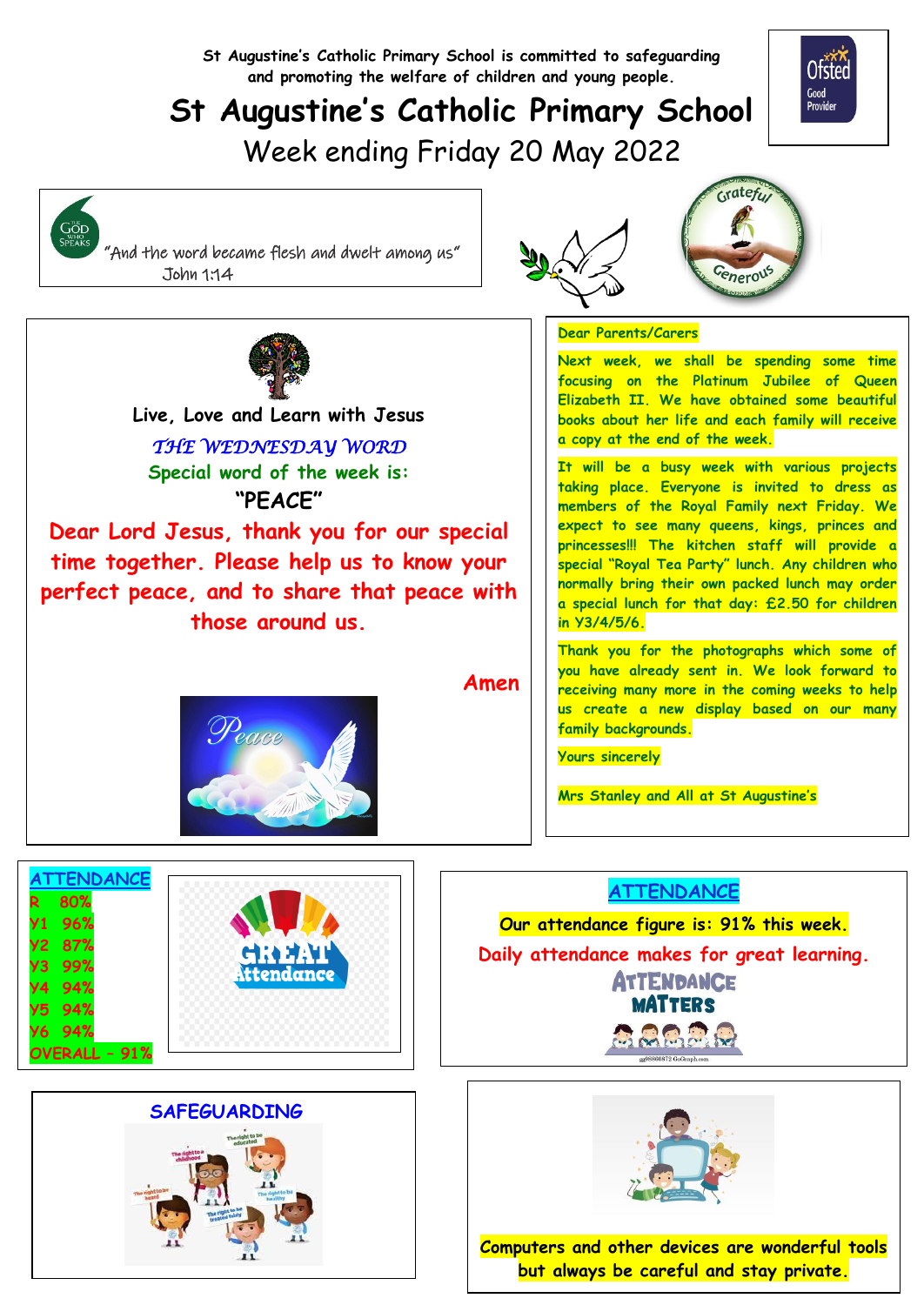#### **MESSAGES FROM CLASS TEACHERS**

| <b>CLASS</b>      |                                                                          | <b>STARS OF THE WEEK</b> |                      |
|-------------------|--------------------------------------------------------------------------|--------------------------|----------------------|
| <b>Nursery</b>    | We have been tasting fruit like the Very Hungry Caterpillar and talking  | <b>Mohammad Raheem</b>   | <b>Alexis Thomas</b> |
|                   | about our favourite fruit.                                               |                          |                      |
| <b>Reception</b>  | This week we have been making pairs: pairs of socks, shoes, gloves! What | Zaraeh Reid              | Oliwia Gwizdzinska   |
|                   | pairs can you make at home?                                              |                          |                      |
| <b>Year One</b>   | We have learnt how to count in 5's and 10's this week, so now we can     | Holly Nguyen             | Jacob Dwyer          |
|                   | count in 2's, 5's and 10's. How clever are we!                           |                          |                      |
| <b>Year Two</b>   | Wow! Year 2 have been working very hard to complete their special wok    | Kacper Parszcz           | Nadia Dawicka        |
|                   | this week. Remember to read every day and complete all your homework.    |                          |                      |
| <b>Year Three</b> | Year 3 children behaved amazingly during our visit to St Mary's Convent  | Arriv Kumar              | Lauren Masih         |
|                   | this week. Everyone was delighted to meet you.                           |                          |                      |
| <b>Year Four</b>  | Keep working hard on your times tables up to 12 x 12. We are looking     | Sienna Nguyen            | Samadhi Fernando     |
|                   | forward to learning about the Queen's Platinum Jubilee next week.        |                          |                      |
| <b>Year Five</b>  | We have been exploring different types of angles this week. Angles are   | Ondrej Zajac             | <b>Alex Evitts</b>   |
|                   | important in creating so many different shapes.                          |                          |                      |
| <b>Year Six</b>   | A good week Year 6. You have all completed super work while planning a   | Layla Warren             | Maxim Skoryk         |
|                   | summer festival!                                                         |                          |                      |





### **READ WRITE INC LINKS**

#### **PLEASE PRACTISE YOUR PHONICS EVERY DAY.**

#### **PHONICS**

#### **YEAR RECEPTION**

<https://schools.ruthmiskin.com/training/view/qGBBxc0i/KiNQUbzp> <https://schools.ruthmiskin.com/training/view/oXnlsh5d/DnRrge5g> <https://schools.ruthmiskin.com/training/view/wBSdcXNn/OLTGzSEl> <https://schools.ruthmiskin.com/training/view/JKyi29pR/X60C7YJL> <https://schools.ruthmiskin.com/training/view/VeareDhx/9BzwukqP>

#### **YEAR ONE**

<https://schools.ruthmiskin.com/training/view/20fExJRa/gpkTsTpg> <https://schools.ruthmiskin.com/training/view/g5z0yXiY/m8B4F5wo> <https://schools.ruthmiskin.com/training/view/qs74e5lP/BARypJgB> <https://schools.ruthmiskin.com/training/view/d0OBCdcZ/I7ZAAFK5> <https://schools.ruthmiskin.com/training/view/EJexQrzK/zjy7eep5> <https://schools.ruthmiskin.com/training/view/KZbr1ao2/aAoe75Lt> <https://schools.ruthmiskin.com/training/view/fpFkCicl/n3NuERaS> <https://schools.ruthmiskin.com/training/view/WnxSbGn1/S3LYeex0>

#### **YEAR TWO**

<https://schools.ruthmiskin.com/training/view/h681H2y1/1wQiSbea> <https://schools.ruthmiskin.com/training/view/51qWOsFd/KD6D2DZK> <https://schools.ruthmiskin.com/training/view/2eQxyuat/59jWMQ0e> <https://schools.ruthmiskin.com/training/view/s264fd46/lOT388XJ> <https://schools.ruthmiskin.com/training/view/20b9dp8k/UlCyWBxg> <https://schools.ruthmiskin.com/training/view/0FCP6Gp5/hrgQaQnU> <https://schools.ruthmiskin.com/training/view/LaSdldNZ/6xlRNgqB> <https://schools.ruthmiskin.com/training/view/Ocw4cm4A/fHu9PaEC>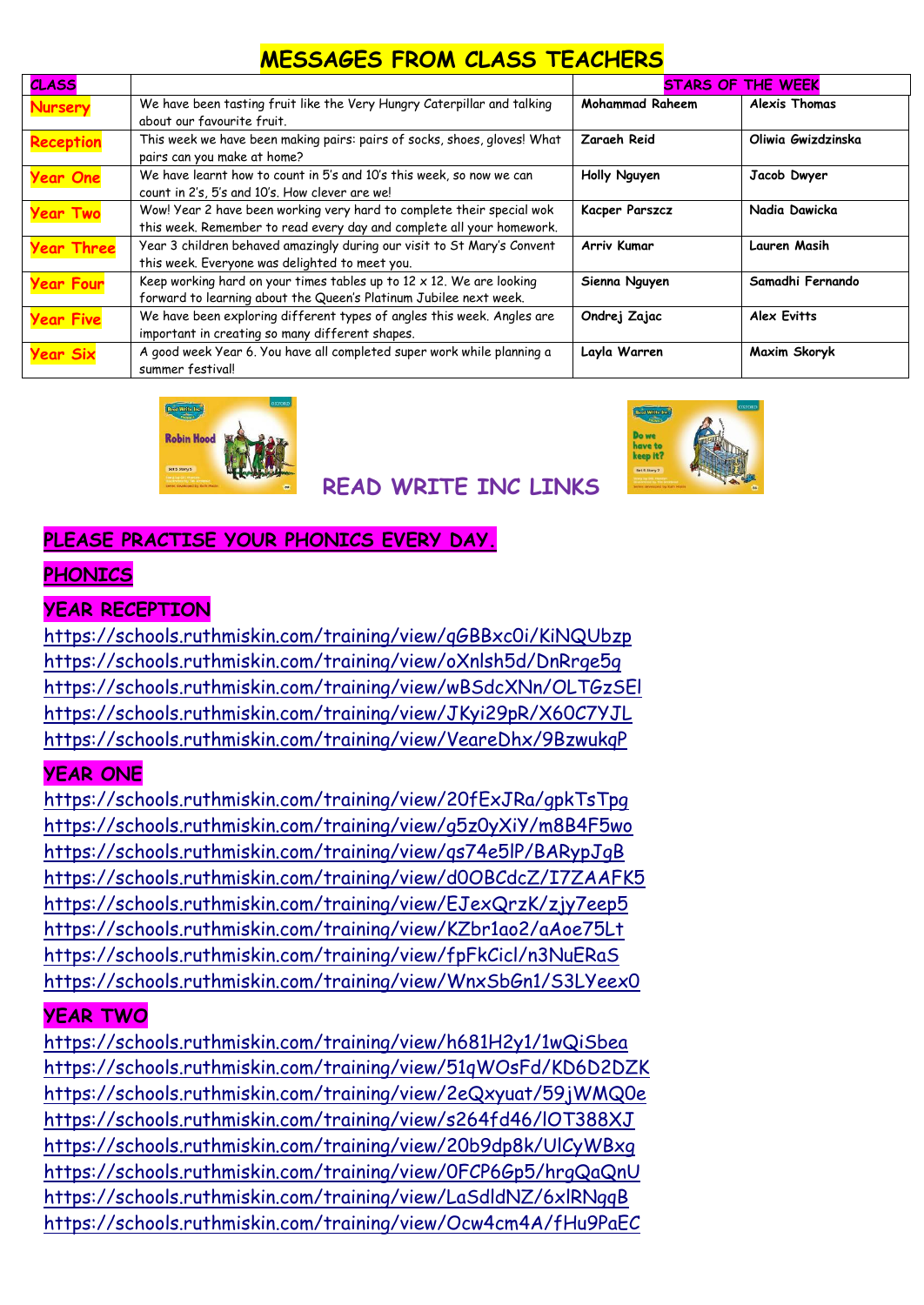#### **CONFIRMATION FOR PUPILS IN Y6**

Final details will be circulated soon but please be advised of the following:

Wednesday 08 June St Augustine's Church 18:00 (6:00 pm) Archbishop Longley will lead the service.

**Each child will need a sponsor who is a baptised Catholic. If there are any problems with this, please contact Mrs Stanley, Miss McGrath or Mrs Warren. Any of our Catholic members of staff are more than willing to act as a sponsor.**



#### **FOR THE ATTENTION OF PARENTS OF CHILDREN IN Y5**

Registration is now open for parents of current Y5 pupils who would like their child to sit the entrance test for the Grammar Schools in Birmingham for entry to Y7 in September 2023.

Registration can be made online by visiting the website below.

The closing date for registering is 4pm on 30 June 2022. The test will take place on 17 September 2022.

<https://www.birminghamgrammarschools.org/apply-onlineapp.php>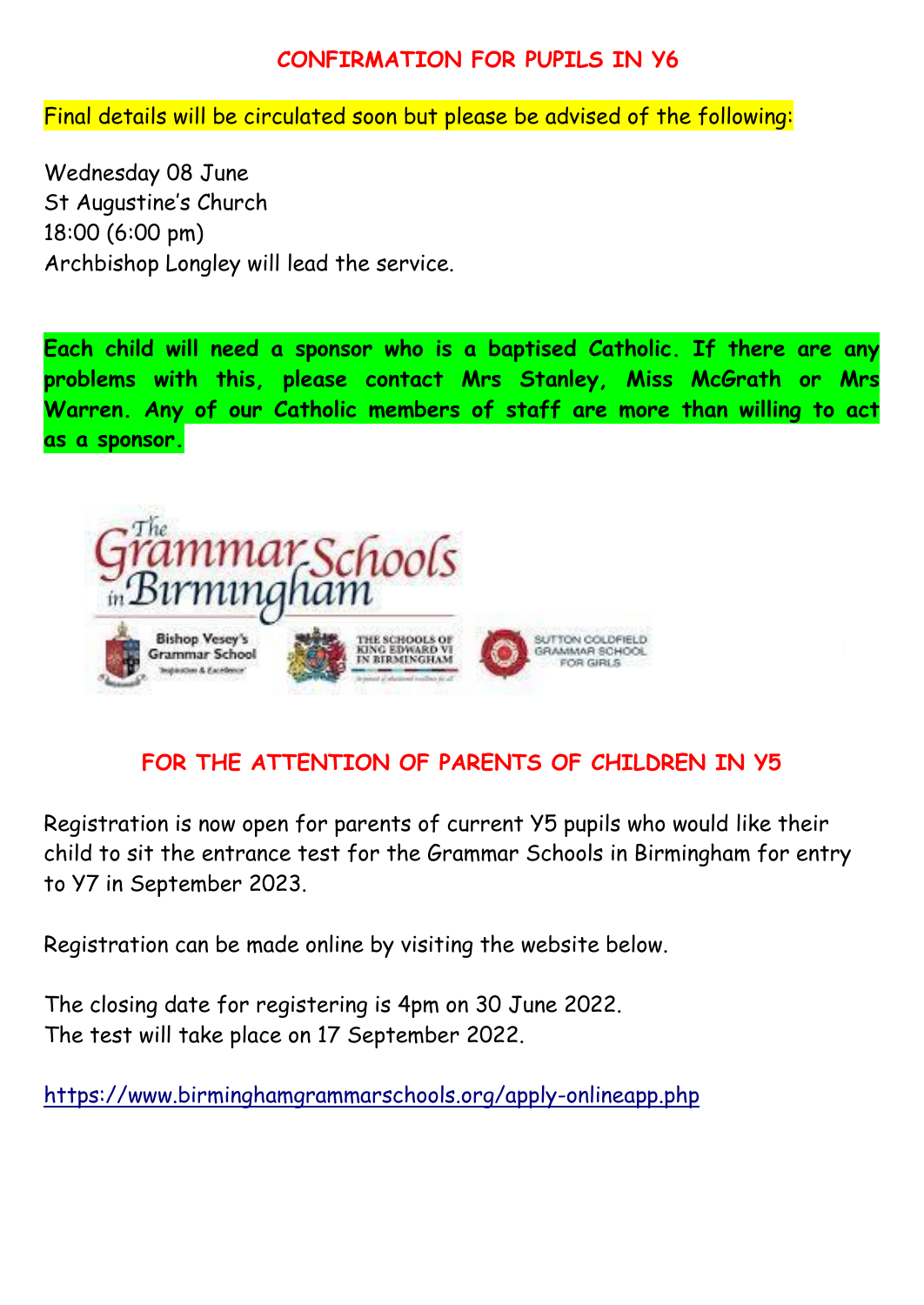



#### **School Attendance – a very important message for all parents/carers**

**May 2022**

**Please Read**

#### **20 May 2022**

Dear Parent/Carer

This is an important update about school attendance for the current academic year.

St Augustine's Catholic Primary School is working in partnership with parents and Birmingham City Council to ensure all children return to school following a difficult previous year. We would like to thank parents for the work you have done in ensuring your children received education during that time.

It is now vital for all children to return to school to minimise, as far as possible, the longerterm impact of the pandemic on their education, wellbeing and wider development. We also know that when not in school, children missed being with their friends and the wider social aspects of school.

Missing out on more time in the classroom risks pupils falling further behind. Those with higher overall absence tend to achieve less well in both primary and secondary school. *Therefore, the government has confirmed that school attendance continues to be compulsory.*

This means that (unless parents are formally notified of new lockdown arrangements where schools are closed or a child is required to self-isolate), the usual rules on school attendance apply, including:

- parents' duty to send their child/children to school regularly where they are of compulsory school age;
- schools' responsibilities to record attendance and follow up absence
- the option for local authorities to again consider the use of legal sanctions, including penalty notices and prosecution in court.

If you are worried about your child/children attending school, the first port of call is to discuss your concerns with the school directly. The school has specialist staff who may be able to help and all schools work closely with health and council teams who may also be able to help if needed.